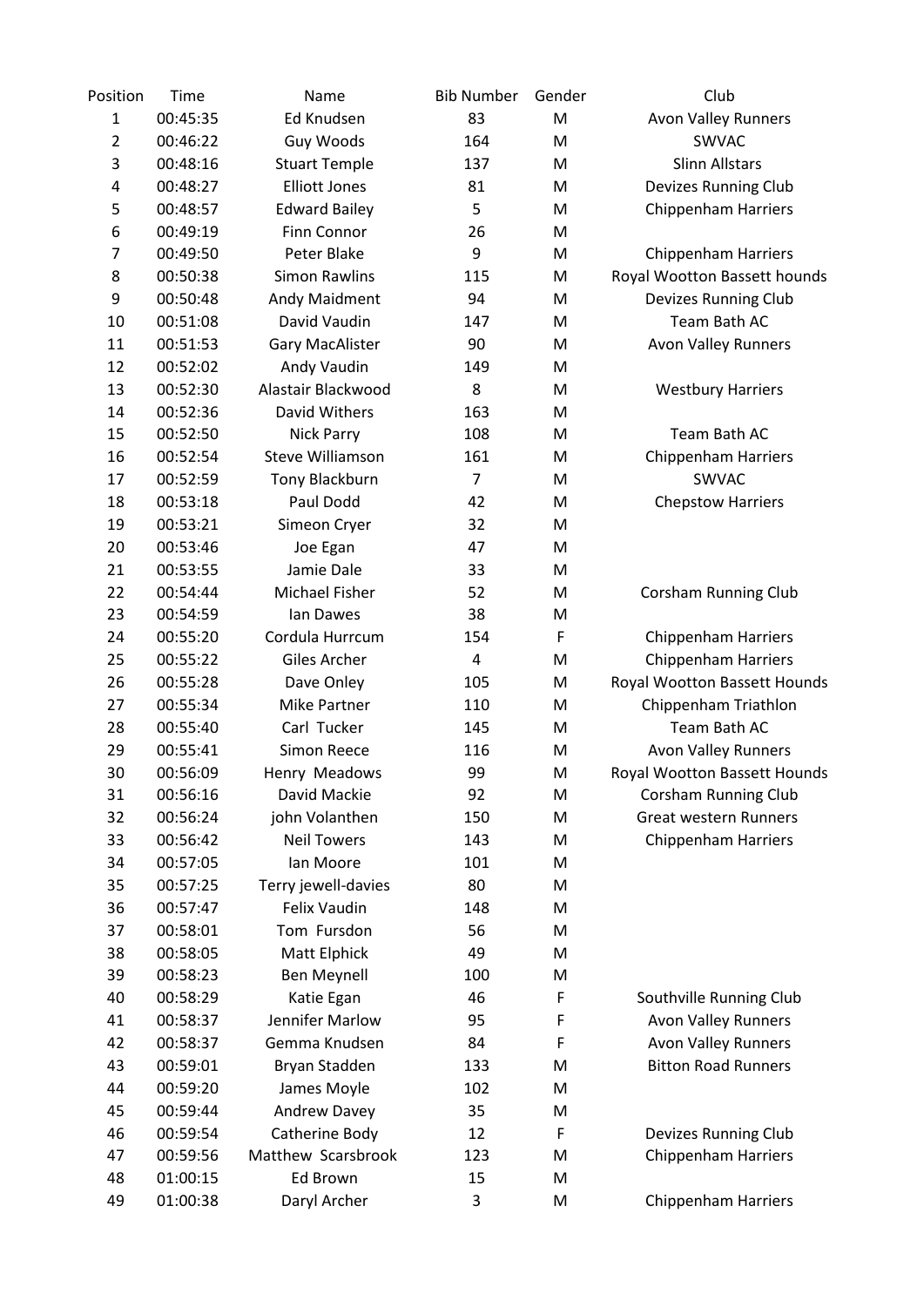| 50 | 01:00:38 | <b>Tim Smardon</b>        | 127          | M | <b>Chippenham Harriers</b>         |
|----|----------|---------------------------|--------------|---|------------------------------------|
| 51 | 01:00:45 | Cath Dale                 | 34           | F | Team Bath AC                       |
| 52 | 01:01:04 | Michael Grinham           | 61           | M | <b>Bitton Road Runners</b>         |
| 53 | 01:01:21 | <b>Arthur Watt</b>        | 152          | M | <b>Chippenham Harriers</b>         |
| 54 | 01:01:32 | <b>Rob Gillies</b>        | 59           | M |                                    |
| 55 | 01:01:53 | Scott Green               | 60           | M | <b>Avon Valley Runners</b>         |
| 56 | 01:01:54 | Ilana Wigfield            | 157          | F | Team Bath AC                       |
| 57 | 01:01:58 | David White               | 156          | M | Frome Running Club                 |
| 58 | 01:02:11 | Julia Maddocks            | 93           | F | <b>Chippenham Harriers</b>         |
| 59 | 01:02:15 | Juliette Hatt             | 67           | F | <b>Chippenham Harriers</b>         |
| 60 | 01:02:18 | <b>Claire Forster</b>     | 54           | F | Team Bath AC                       |
| 61 | 01:02:29 | zoe haines                | 63           | F |                                    |
| 62 | 01:02:43 | phil hey                  | 73           | M |                                    |
| 63 | 01:02:43 | Gareth Squire             | 132          | M | <b>Chippenham Harriers</b>         |
| 64 | 01:02:47 | Andrew Craven             | 31           | M | <b>Chippenham Harriers</b>         |
| 65 | 01:02:50 | Ian Parker                | 107          | M |                                    |
| 66 | 01:02:54 | Gaz Hanna                 | 165          | M | Calne SMaRTT                       |
| 67 | 01:03:04 | Yvonne Cox                | 30           | F |                                    |
| 68 | 01:03:05 | Sevim Sangwell            | 121          | F | 3753986                            |
| 69 | 01:03:08 | <b>Mark Adams</b>         | $\mathbf{1}$ | M | <b>Devizes Running Club</b>        |
| 70 | 01:03:49 | Dominic Koole             | 85           | M |                                    |
| 71 | 01:04:01 | John Feerick              | 51           | M | <b>Chippenham Harriers</b>         |
| 72 | 01:04:11 | Tom Harwood               | 66           | M |                                    |
| 73 | 01:04:20 | Stephen Wallis            | 151          | M |                                    |
| 74 | 01:05:00 | Mark Dyer                 | 45           | M |                                    |
| 75 | 01:05:27 | Will Hawking              | 70           | M |                                    |
| 76 | 01:05:37 | <b>Rory Hawking</b>       | 37           | M |                                    |
| 77 | 01:05:37 | <b>Richard Flesher</b>    | 53           | M | <b>Chippenham Harriers</b>         |
| 78 | 01:05:43 | paul roper                | 117          | M |                                    |
| 79 | 01:05:45 | <b>Kim Collins</b>        | 25           | F |                                    |
| 80 | 01:05:51 | Georgia-May Bodily        | 11           | F | <b>Shrewton Running Club (SRC)</b> |
| 81 | 01:06:00 | <b>Dominic Davis</b>      | 36           | M |                                    |
| 82 | 01:06:02 | Phil Jones                | 82           | M | <b>Fittleworth Flyers</b>          |
| 83 | 01:06:07 | <b>Neil Russell-Bates</b> | 118          | M |                                    |
| 84 | 01:06:11 | Dan Inman                 | 78           | M |                                    |
| 85 | 01:06:14 | Joe Hatt                  | 68           | M | <b>Chippenham Harriers</b>         |
| 86 | 01:06:27 | Sally Van-de-Burgt        | 146          | F | <b>Chippenham Harriers</b>         |
| 87 | 01:06:40 | Stephen Jefferys          | 79           | M |                                    |
| 88 | 01:06:44 | <b>Rebekah Carrivick</b>  | 19           | F | <b>Avon Valley Runners</b>         |
| 89 | 01:06:45 | Hayley McCoy              | 98           | F |                                    |
| 90 | 01:06:54 | Karren Penny              | 111          | F |                                    |
| 91 | 01:07:06 | <b>Mark Powell</b>        | 112          | M | <b>Chippenham Harriers</b>         |
| 92 | 01:07:07 | Georgie Wells             | 153          | F |                                    |
| 93 | 01:07:07 | Lynn Brand                | 13           | F | Frome Running Club                 |
| 94 | 01:07:08 | Gillian Wilson            | 162          | F |                                    |
| 95 | 01:07:21 | Georgina Wort             | 65           | F | <b>Chippenham Harriers</b>         |
| 96 | 01:07:31 | Andy Mullett              | 103          | M | Team Bath AC                       |
| 97 | 01:07:37 | Vanessa Hawkins           | 71           | F | <b>Bitton Road Runners</b>         |
| 98 | 01:07:41 | Chris Bunce               | 16           | M |                                    |
|    |          |                           |              | F | Royal Wootton Bassett Hounds       |
| 99 | 01:07:53 | Frances Machin            | 91           |   | Royal Wootton Bassett Hounds       |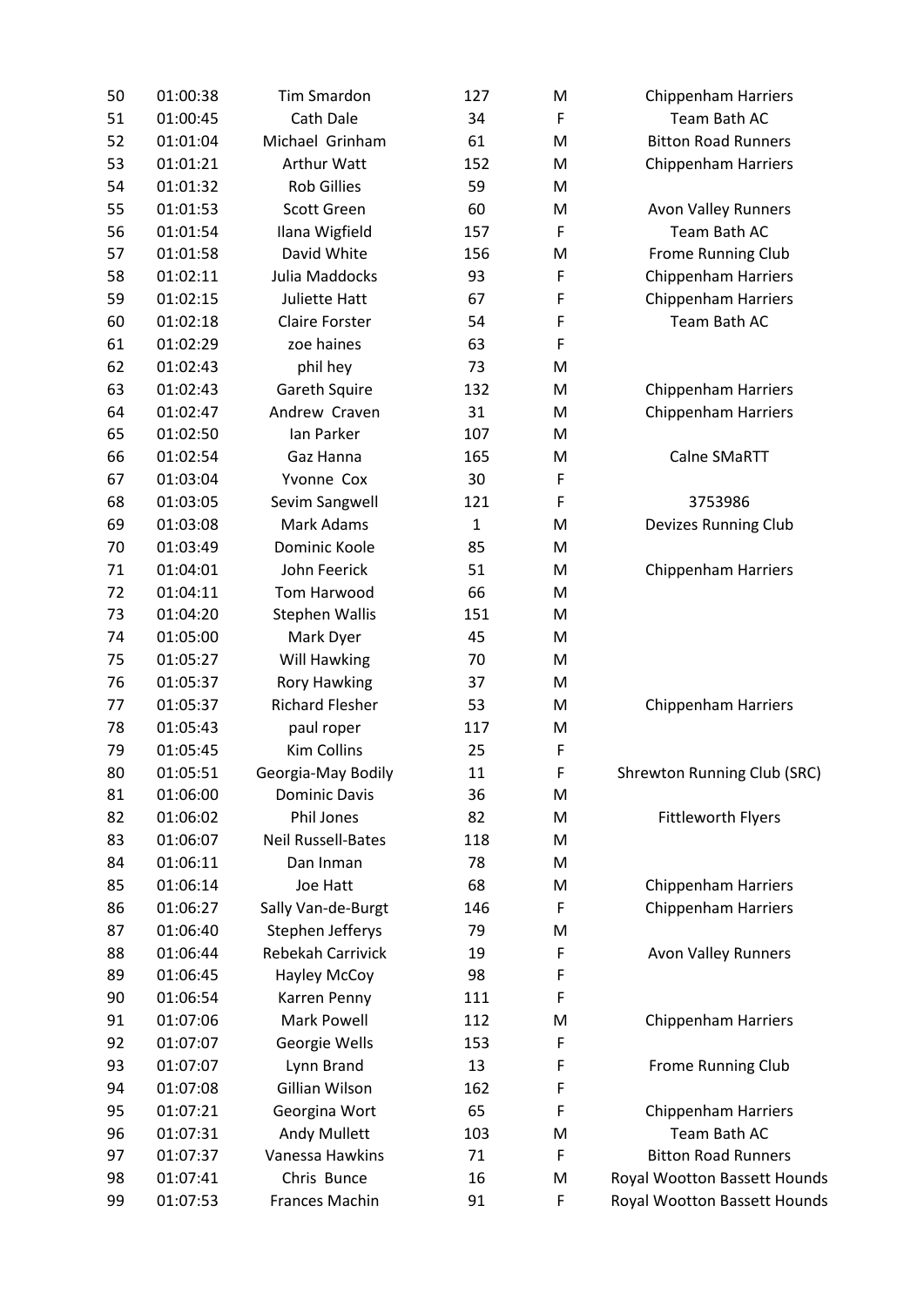| 100 | 01:08:18 | Rory Spanton                | 131            | M |                              |
|-----|----------|-----------------------------|----------------|---|------------------------------|
| 101 | 01:08:32 | <b>Paul Coombes</b>         | 27             | M |                              |
| 102 | 01:08:33 | Jonathan Cheek              | 20             | M |                              |
| 103 | 01:08:55 | harriet delap               | 39             | F |                              |
| 104 | 01:09:12 | Peter Allen                 | $\overline{2}$ | M | Corsham Running Club         |
| 105 | 01:09:22 | Zoe Ecclestone              | 69             | F |                              |
| 106 | 01:09:40 | Nicki Carr                  | 18             | F |                              |
| 107 | 01:09:56 | <b>Stuart Tilling</b>       | 140            | M |                              |
| 108 | 01:09:58 | <b>Kristian Price</b>       | 113            | M | <b>Calne Running Club</b>    |
| 109 | 01:10:26 | <b>Neil Tiley</b>           | 139            | M | <b>Slinn Allstars</b>        |
| 110 | 01:10:37 | Paul Hosking                | 77             | M | <b>Avon Valley Runners</b>   |
| 111 | 01:11:05 | david williams              | 158            | M |                              |
| 112 | 01:11:24 | Frank Lamerton              | 86             | M | <b>Avon Valley Runners</b>   |
| 113 | 01:11:30 | John Sewell                 | 125            | M |                              |
| 114 | 01:11:53 | Kerry Smith                 | 128            | F | Cirencester AC               |
| 115 | 01:12:07 | Nicola Doyle                | 44             | F | <b>Fittleworth Flyers</b>    |
| 116 | 01:12:13 | <b>Graham Snell</b>         | 130            | M |                              |
| 117 | 01:13:13 | Ceri Bloor                  | 10             | F |                              |
| 118 | 01:13:49 | Benjamin Sim                | 126            | M |                              |
| 119 | 01:13:54 | Sue Brigden                 | 14             | F | Team Bath AC                 |
| 120 | 01:14:11 | Gareth Legg                 | 87             | M | <b>Avon Valley Runners</b>   |
| 121 | 01:15:10 | John Cliss                  | 23             | M |                              |
| 122 | 01:15:34 | Sukie Headley               | 72             | F | <b>Chippenham Harriers</b>   |
| 123 | 01:15:34 | Sam Chillcott               | 21             | M |                              |
| 124 | 01:16:05 | <b>Martyn Matthews</b>      | 97             | M |                              |
| 125 | 01:16:19 | Julie Trudgeon              | 144            | F | <b>Chippenham Harriers</b>   |
| 126 | 01:16:42 | karen sayers                | 122            | F |                              |
| 127 | 01:16:50 | <b>Emma Evans</b>           | 50             | F | Frome Running Club           |
| 128 | 01:17:02 | Clive Telfer                | 136            | M |                              |
| 129 | 01:17:59 | Robyn Hackett               | 62             | F |                              |
| 130 | 01:18:28 | Adele Cooper                | 28             | F | <b>Avon Valley Runners</b>   |
| 131 | 01:18:35 | Ellen Lovatt                | 89             | F | Royal Wootton Bassett Hounds |
| 132 | 01:18:47 | Erika Masna                 | 96             | F | Calne SMaRTT                 |
| 133 | 01:18:48 | Karen Carey                 | 17             | F |                              |
| 134 | 01:19:19 | <b>Blanca Garcia Puente</b> | 57             | F |                              |
| 135 | 01:19:31 | Anne-Sophie Rutherford      | 120            | F |                              |
| 136 | 01:19:40 | Neil Hird                   | 75             | M |                              |
| 137 | 01:21:01 | Sheila Clark                | 22             | F | <b>Bitton Road Runners</b>   |
| 138 | 01:21:50 | <b>Rohaise Des Voeux</b>    | 40             | F | <b>Chippenham Harriers</b>   |
| 139 | 01:22:31 | <b>Becky Cox</b>            | 29             | F |                              |
| 140 | 01:25:06 | Lucy Pankhurst              | 106            | F |                              |
| 141 | 01:25:57 | Emma Ramsden                | 114            | F |                              |
| 142 | 01:26:39 | <b>Beckie Smith</b>         | 129            | F |                              |
| 143 | 01:26:39 | Patricia Parsons            | 109            | F | Calne Running Club           |
| 144 | 01:26:58 | Katie Young                 | 166            | F |                              |
| 145 | 01:27:19 | Zoe Hill                    | 74             | F |                              |
| 146 | 01:27:56 | Sarah Ellis                 | 48             | F | <b>Chippenham Harriers</b>   |
| 147 | 01:28:26 | Gary Toofany                | 142            | M |                              |
| 148 | 01:31:37 | <b>Barbara White</b>        | 155            | F | <b>Avon Valley Runners</b>   |
| 149 | 01:31:47 | Amanda Hambleton            | 64             | F |                              |
|     |          |                             |                |   |                              |